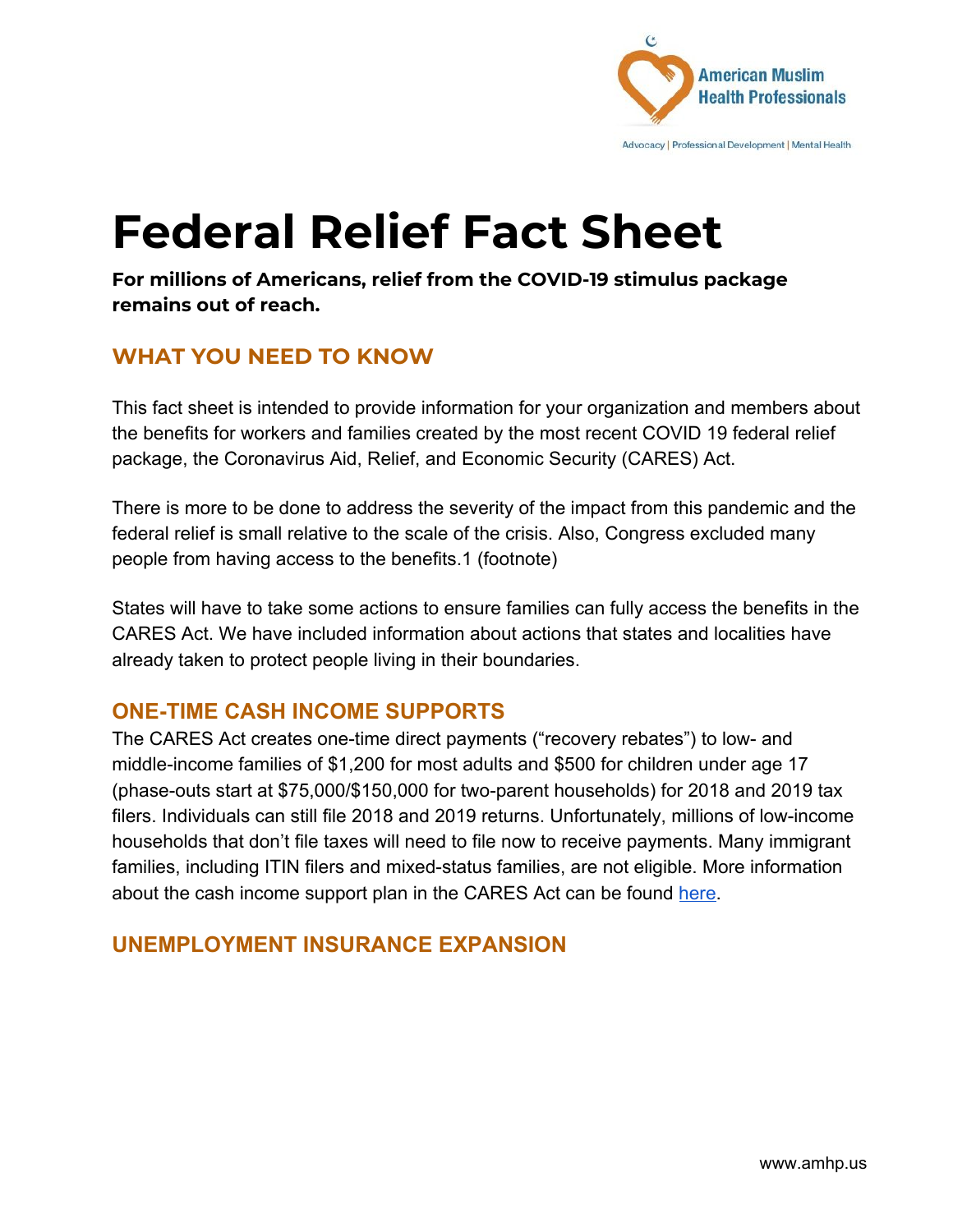Unemployment Insurance (UI) supports workers who have already lost their jobs and income.

1 For a thorough summary of what is included in the last two federal relief packages and what remains to be done to protect families and workers,<https://cepr.net/wp-content/uploads/2020/03/2020-03-COVID-19-Fact-Sheet.pdf>

\_\_\_\_\_\_\_\_\_\_\_\_\_\_\_\_\_\_\_\_\_\_\_\_\_\_\_\_\_\_\_\_\_\_\_\_\_\_\_\_\_\_\_\_\_\_\_\_\_\_\_\_\_\_\_\_\_\_\_\_\_\_\_\_\_\_\_\_\_\_\_\_\_\_



The CARES Act extends and supplements UI benefits for four months through three new federally funded programs: Pandemic Unemployment Compensation (PUC), Pandemic Emergency Unemployment Compensation (PEUC), and Pandemic Unemployment Assistance.

- PUC: \$600 per week available to everyone getting regular UI, expires July 31, 2020, and doesn't count against Medicaid or CHIP eligibility.
- PEUC: provides an additional 13 weeks (up to 39 weeks total) of state UI benefits, available after exhausting regular state UI benefits. All but eight states offer 26 weeks of UI benefits.
- PUA: covers people who have already exhausted state UI benefits or are not typically eligible for UI including self-employed workers, independent contractors, freelancers, part-time workers, anyone affected by quarantine orders including workers at home with children who are out of school or child care, and workers who do not have a long enough work history to qualify for state UI benefits.
- PUA applicants will need to provide self-certification that they are (1) partially or fully unemployed, OR (2) unable and unavailable to work.
- PUA will have a minimum benefit that is at least equal to one-half the state's average weekly UI benefit (about \$190 per week) and will run through December 31, 2020. PUA eligible workers are also eligible for the \$600/week under the PUC program.
	- ❏ States will have some authority over how workers can access the federal PUA benefit.
	- ❏ States have the authority to waive one-week waiting periods and flexibility to modify work-search requirements (which all states should do to adapt to current job market realities).

More information about the UI measures in the CARES Act can be found [here.](https://www.nelp.org/publication/unemployment-insurance-provisions-coronavirus-aid-relief-economic-security-cares-act/)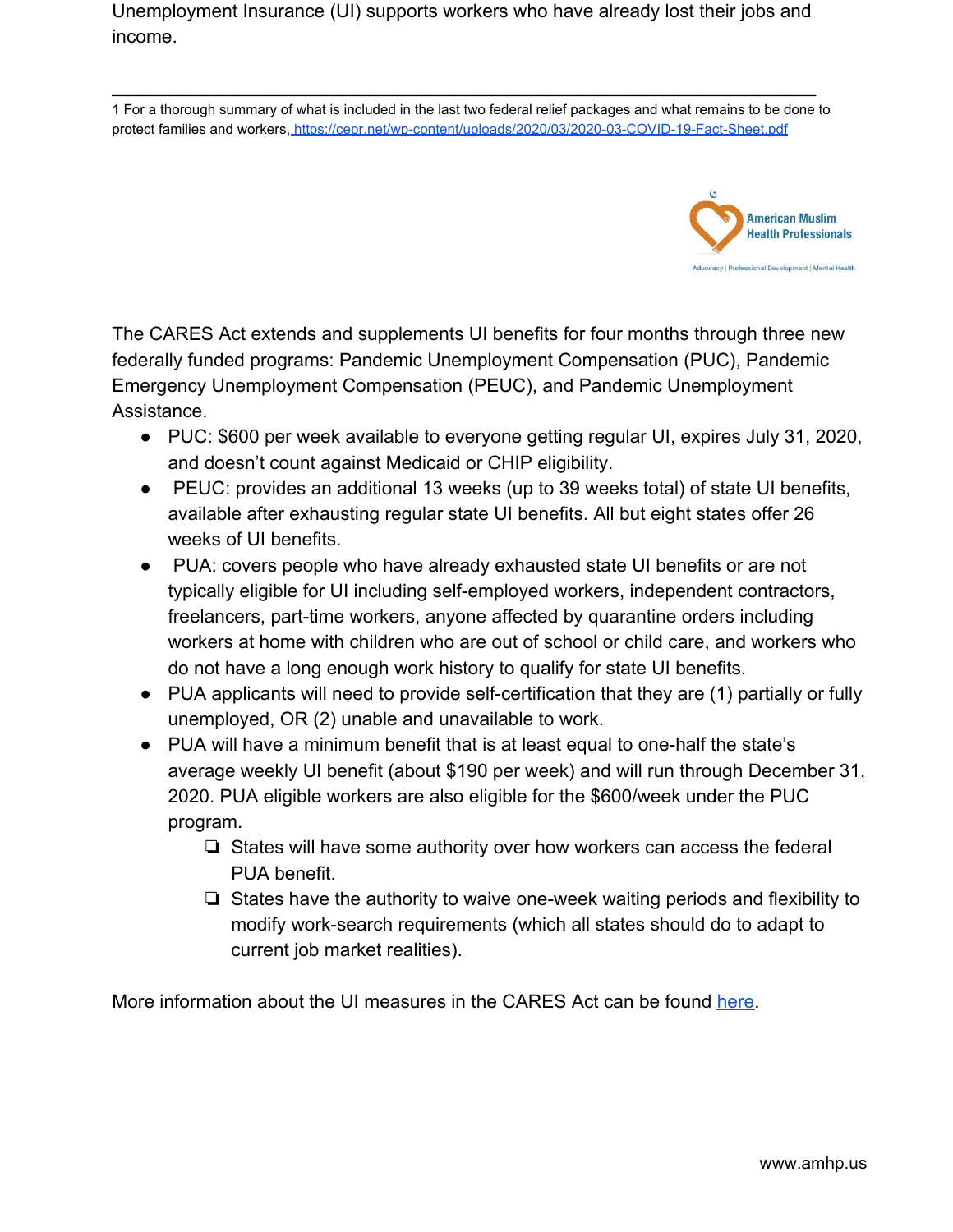#### **MODEST INCREASE IN CHILDCARE FUNDING**

The CARES Act provides \$3.5 billion for the Child Care Development Block Grant and \$750 million for Head Start programs.

States can use funds to continue assistance to providers that have closed or lost enrollment.

- States are encouraged to place restrictions on funds to make sure they are used to pay wages.
- States can use funds to pay for child care for essential workers, whether or not those workers meet income limits.
- States can provide assistance to child care programs that were NOT participating in the state's subsidized child care program before the pandemic.
- Funds can be used to support enhanced cleaning and sanitation needed to keep programs operating safely during this health crisis.
- Some states are covering the cost of family copayments, in addition to subsidy payments.

You can find an estimate of how much your state will get [here.](https://www.clasp.org/sites/default/files/publications/2020/03/2020_3.5billionchildcarecoronaviruspackage.pdf)

Note that child care providers may also be able to use new unemployment compensation programs or access small business relief to stay afloat. These programs are identified below.

Also, the CARES Act created a Small Business "Paycheck Protection" Forgivable Loan Program that child care providers could use to apply for loans available to small businesses to cover payroll expenses for employees (wages, benefits, state and local tax obligations) and/or their own income as a sole proprietor or self- employed worker in the case of small family child care providers.

More information on child care in the CARES Act can be found [here](https://nwlc-ciw49tixgw5lbab.stackpathdns.com/wp-content/uploads/2020/03/SUPPORTING-HOME-BASED-CHILD-CARE-PROVIDERS-.pdf) and here.

### **MODEST STATE FISCAL RELIEF**

States are already projecting revenue shortfalls for the upcoming fiscal year from lost sales and income taxes, and those that depend heavily on tourism will be especially hard hit.

The CARES Act provides states with billions in healthcare infrastructure funds and state fiscal relief including:

● \$100 billion for a new program to provide grants to hospitals, public entities, not-for-profit entities, and Medicare and Medicaid enrolled suppliers and institutional providers to cover unreimbursed healthcare-related expenses or lost revenues attributable to the public health emergency resulting from the coronavirus.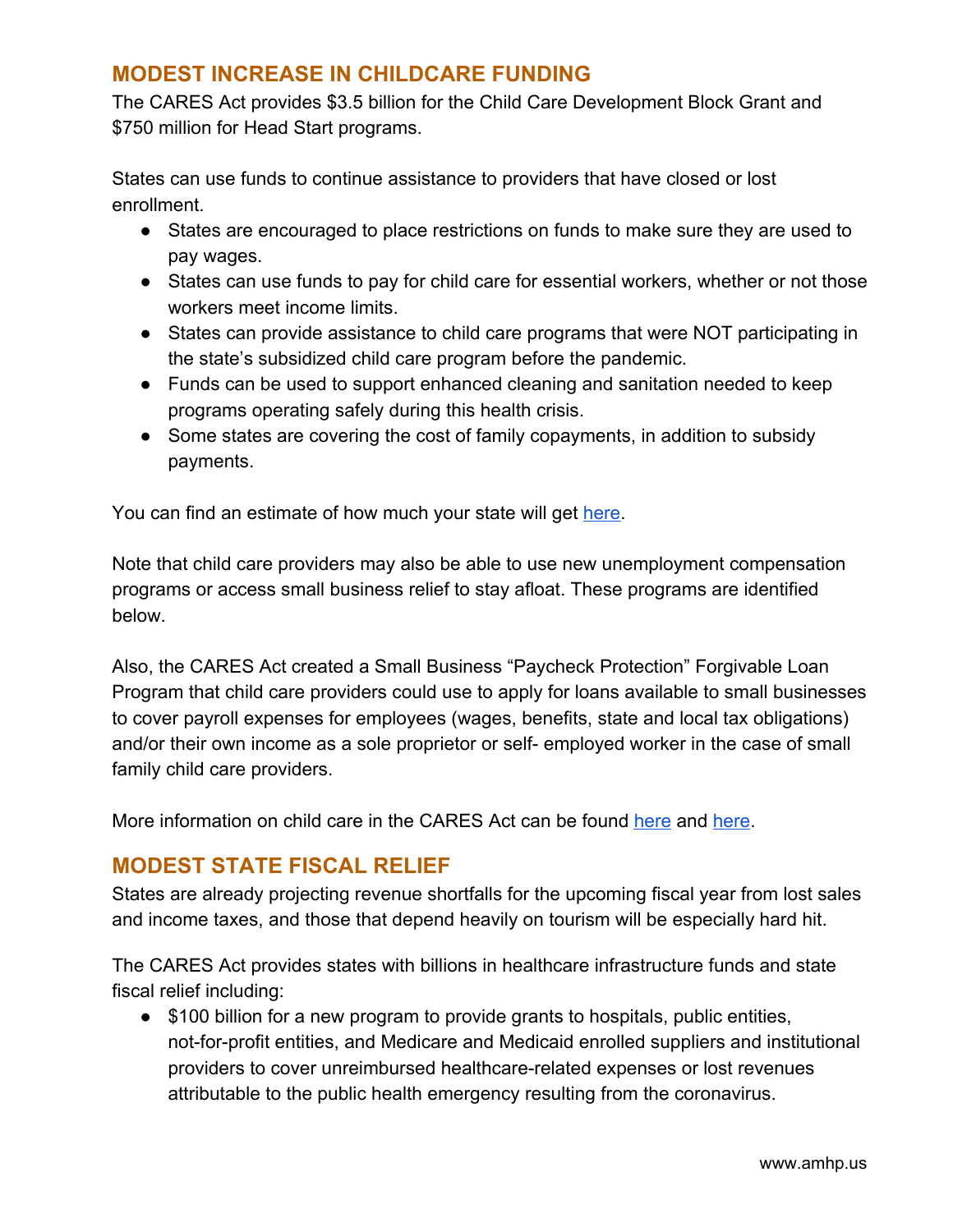- \$27 billion for the Public Health and Social Services Emergency Fund
- \$45 billion for the FEMA Disaster Relief Fund
- \$450 million for food banks (Emergency Food Assistance Program)
- \$1.3 billion for Community Health Centers for COVID testing and treatment and an increase of more than \$2 billion for Community Health Centers for general services in 2020.
- Small business relief for small business owners, including self-employed individuals and independent contractors, through the Paycheck Protection Program.

Governors have the flexibility to determine how to spend these funds, and it will take advocacy to push them to get money to our communities and ensure everyone is included in relief. You can see how much your state will get [here](https://www.cbpp.org/research/how-much-each-state-will-receive-from-the-coronavirus-relief-fund-in-the-cares-act).

### **MODEST HOUSING RELIEF**

The CARES Act provides \$4 billion for homeless relief and includes \$3 billion for rental assistance. The bill includes \$900 million for heating and cooling bills. The CARES Act places limited moratoria on evictions and foreclosures, covering property with any federal funding or backing. More details on the moratoria can be found [here.](https://www.nhlp.org/wp-content/uploads/2020.03.27-NHLP-CARES-Act-Eviction-Moratorium-Summary.pdf)

Many states have also imposed moratoria on evictions, foreclosures, and utility shut-offs and have banned late fees during the emergency, and you should push yours to adopt these steps if it has not already. To check on action taken by your state, or for more on housing protections included in federal relief packages and model moratorium legislation, look [here](https://www.nhlp.org/campaign/protecting-renter-and-homeowner-rights-during-our-national-health-crisis-2/) and [here](https://nlchp.org/coronavirus/).

## **MILLIONS OF IMMIGRANTS EXCLUDED FROM BENEFITS**

- Cash rebates: To be eligible for \$1200/\$2400 cash rebate, individual filers and those filing jointly must have a valid social security number and may not file with an ITIN. (With the exception for spouses filing jointly where at least one spouse was in armed forces last tax year and at least one spouse has a valid SSN). Children claimed as dependents for the \$500 rebate must have valid SSNs.
- Unemployment insurance (UI): UI is a federal program only for work-authorized immigrants (DACA and TPS holders with EAD qualify).
- Child care: All children currently eligible for Head Start will continue to have access to any operating Head Start program. Children without an SSN are ineligible for child care subsidies.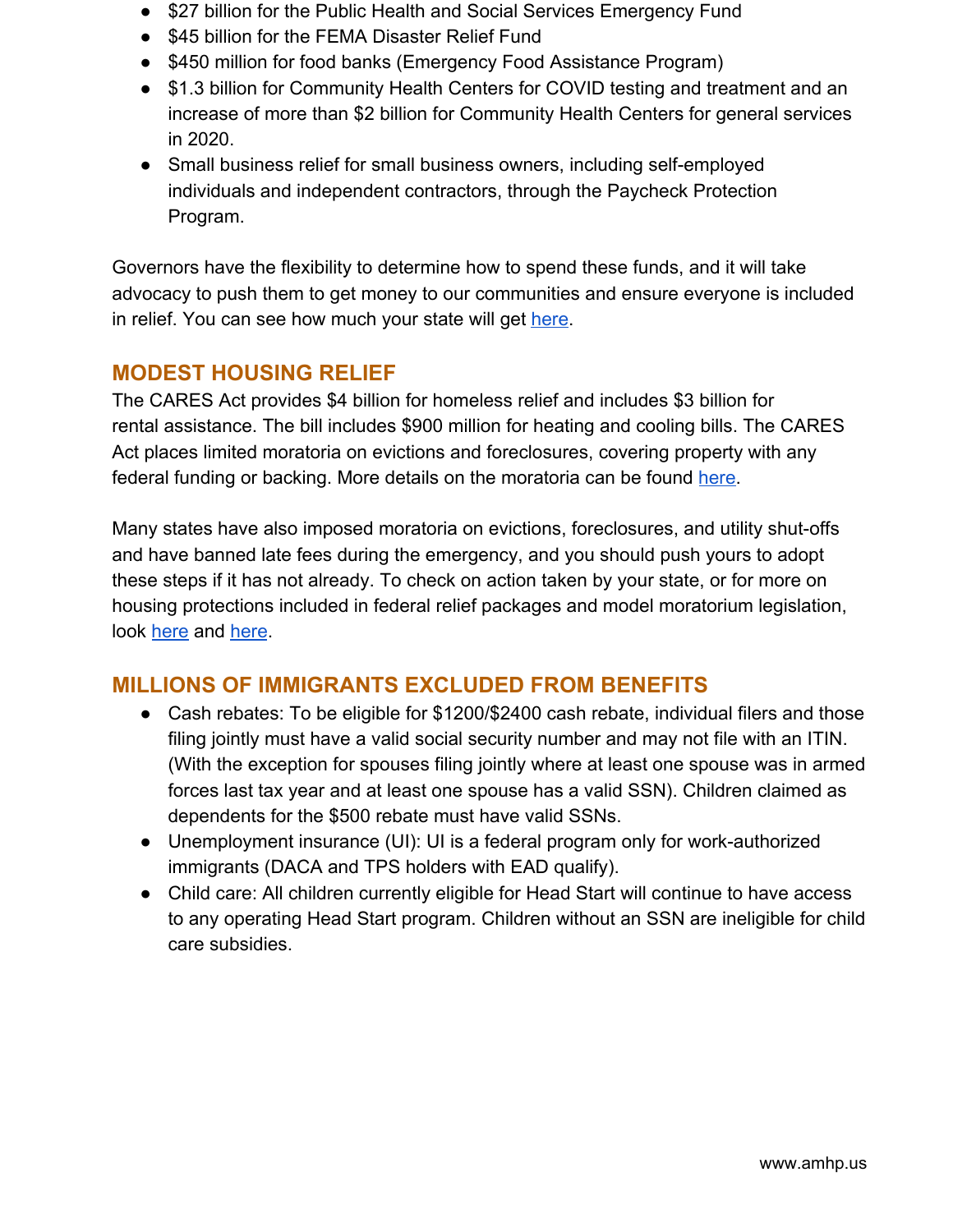

## **CRITICAL RELIEF LEFT OUT OF CARES ACT**

- The CARES Act didn't include essential increases to SNAP (food stamp) benefits. There were some increases in an earlier bill passed by Congress, the Families First Coronavirus Response Act, which would help states provide food assistance but more needs to be done to meet the need.
- The CARES Act did not include an expansion in health coverage or payments for COVID-19-related treatment for the uninsured. States, however, are taking action on this front (see below).
- The CARES Act did not allow states the option to provide Medicaid to all individuals regardless of immigration status including DACA recipients and TPS and green card holders to ensure everyone has access to testing and treatment.
- The Families First Coronavirus Response Act, which preceded the CARES, included limited provisions for paid sick leave and paid leave, however, there are critical omissions that still need to be addressed. More detailed information about paid leave in the Families FIrst Coronavirus Response Act can be found [here](https://www.americanprogress.org/issues/women/news/2020/03/24/482196/congress-must-extend-paid-leave-protections-workers-next-coronavirus-response-bill/).

## **STATES AND LOCALITIES STEPPING IN**

Noteworthy actions were taken by states and localities – often by executive action taken by their governors and mayors – to provide economic relief:

- Imposing a freeze on evictions, foreclosures, and utility shut-offs so no one loses their home or necessary services during the pandemic (NE, NY, IL, WI).
- States broadening eligibility for unemployment to part-time workers, self-employed workers, people out of work to care for their children, and others, and suspending rules that ordinarily require workers to wait for benefits, or look for work (WA, IA).
- Expanding paid leave and/or paid sick leave for workers (CO), including public sector workers who didn't have coverage before (MN).
- Providing food assistance to families whose children received free or reduced-price breakfast and lunch at school or their child care provider (MO, NV, NY).
- Continuing to pay child care providers even when subsidized children are absent (VT, NM).
- Covering the costs of COVID-19 testing and treatment for people without insurance (MT). NY bars health insurers from charging for COVID-related emergency room services. Seattle is using revenue from its soda tax to fund emergency food vouchers for over 6,000 families.

Look [here](https://www.nga.org/coronavirus/#states) for a frequently-updated source on what states are doing in response to the COVID-19 pandemic.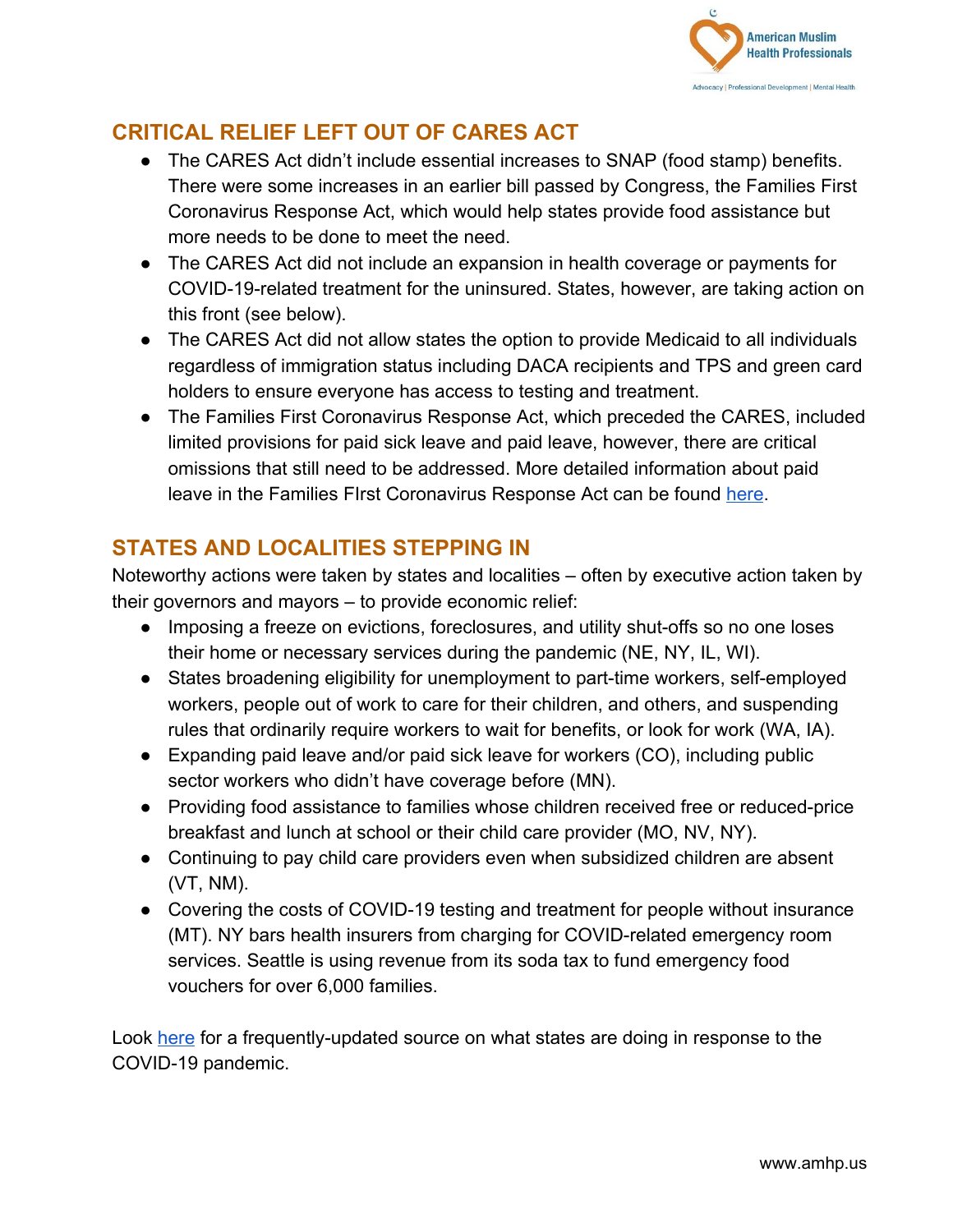

#### **WHAT'S NEXT**

The next stimulus package needs to ensure all workers receive paid sick days and paid leave, regardless of the size of their employer, In addition, it needs to ensure healthcare access for all, regardless of citizenship status or ability to pay—this includes testing, treatment, medical exams, vaccinations, and isolation/quarantine.

We must ensure we don't leave anyone without healthcare and adequate resources in this Congress must lead to guarantee that the next stimulus package includes relief for everyone. AMHP has outlined a full set of demands to ensure we don't leave anyone without healthcare and adequate resources in this unprecedented time of uncertainty. They include:

- ❏ Expanding cash payments in size, make them ongoing until the economy recovers and ensure immigrants have **full access** to them.
- ❏ **\$100 billion investment in child care** so emergency workers can have access to safe care.
- ❏ Expand Unemployment Insurance to **cover all workers**, including self-employed and all immigrants, and ensure states deliver maximum benefits over time.
- ❏ Billions more in **aid to states and localities** whose workers are on the front lines of delivering public services during this crisis.
- ❏ **Eliminate all cost-sharing for COVID-19 testing**, treatment, and a future vaccine, whether it is done at in-network providers, urgent care, or ERs, through all public and private insurers, including with short-term limited duration plans.
- ❏ **Open a special enrollment period on HealthCare.gov** for everyone and fund advertising to let people know about their enrollment options during this health and economic crisis.
- ❏ Ensure **everyone** has access to free COVID-19 testing and treatment.
- ❏ Temporary **FMAP increase** of at least 12%to ensure patients are cared for based on need and not cost and tie the duration of the increase to state-specific economic indicators.
- ❏ Prohibit work requirements and **ban cost-sharing**.
- ❏ **Allow telehealth** flexibility for Medicaid beneficiaries.
- ❏ Make the **future coronavirus vaccine free** via preventive services coverage and to all who are uninsured.
- ❏ Prohibit pandemic profiteering through **anti-price-gouging measures**.